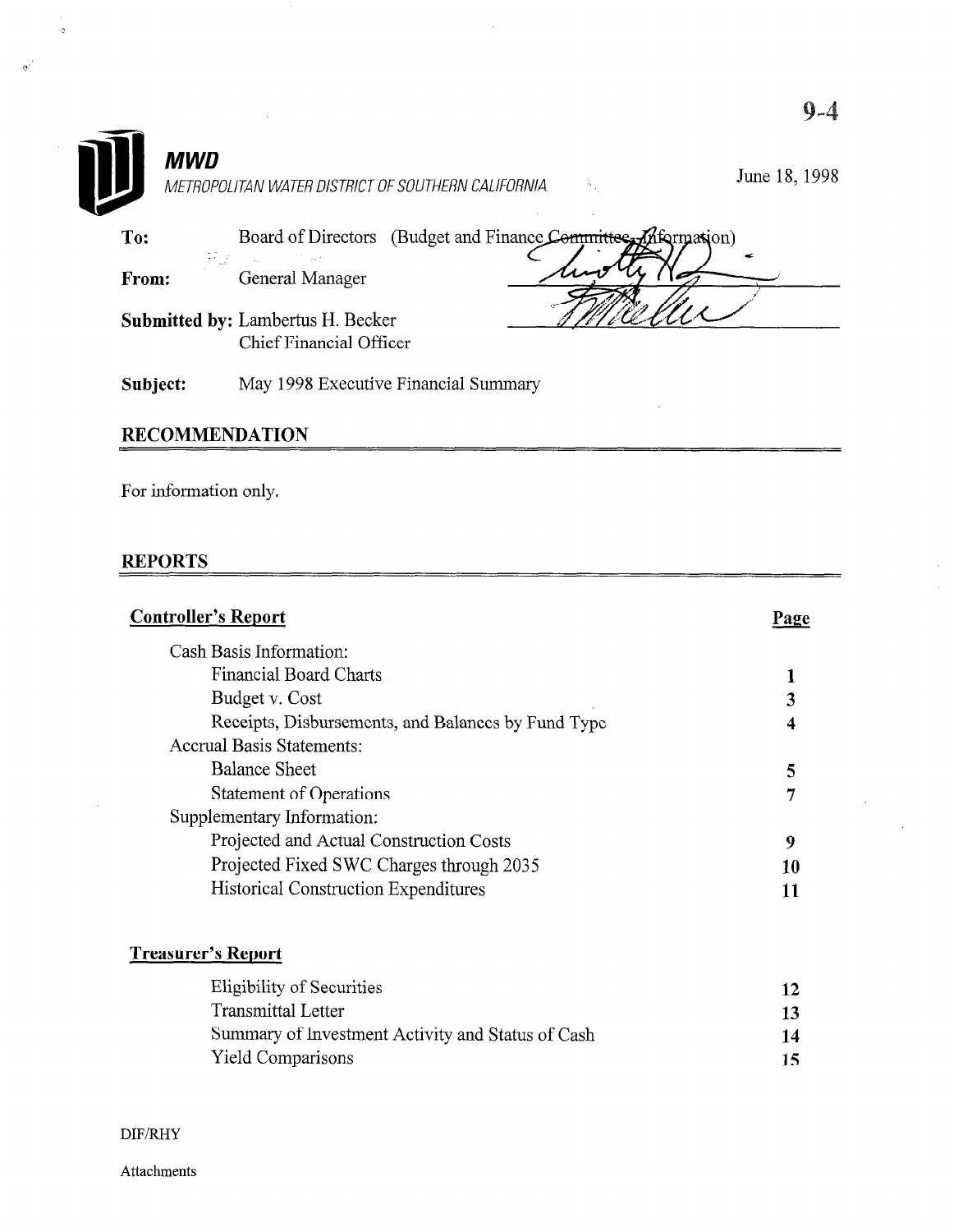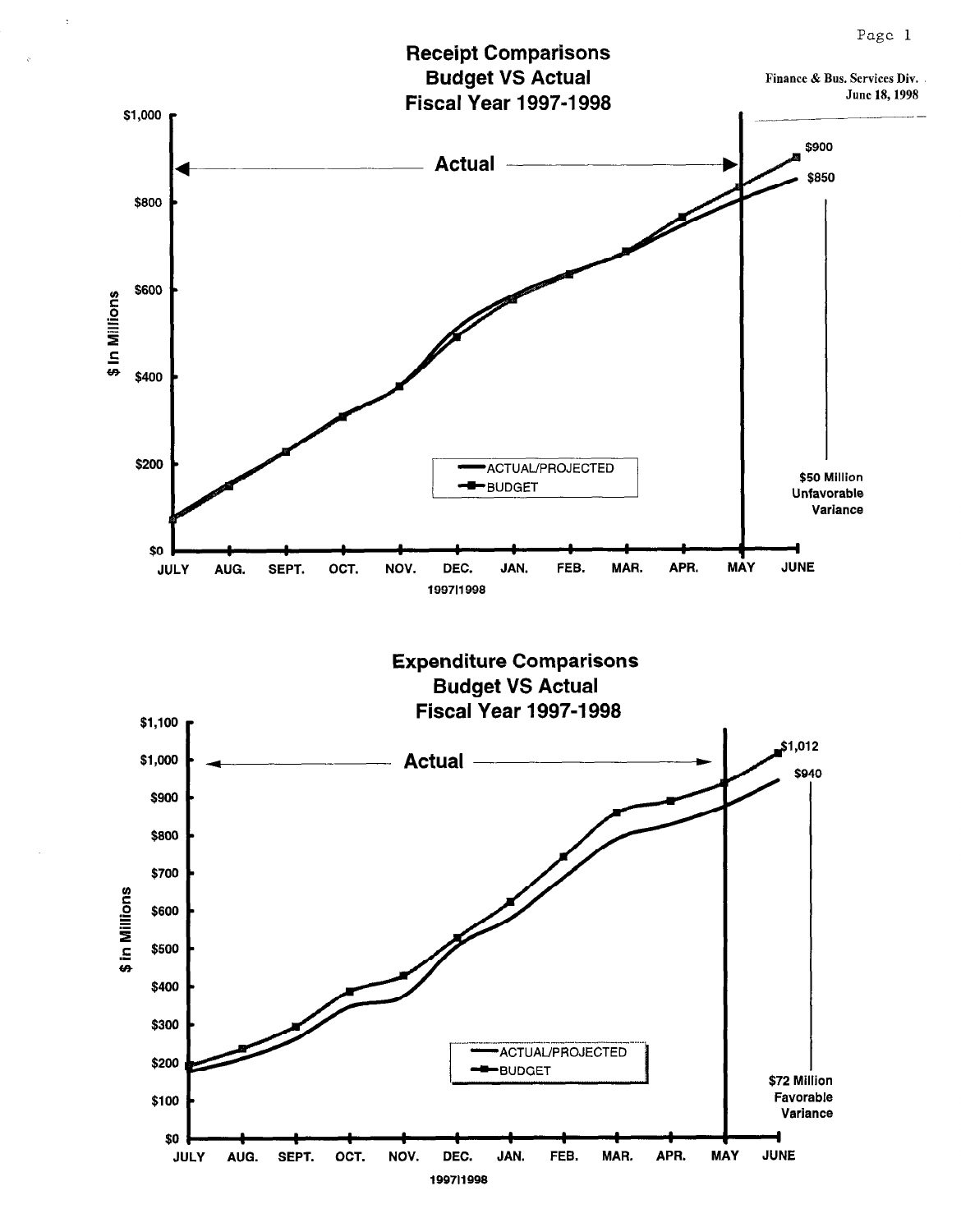Τ



 $\ddot{\phantom{0}}$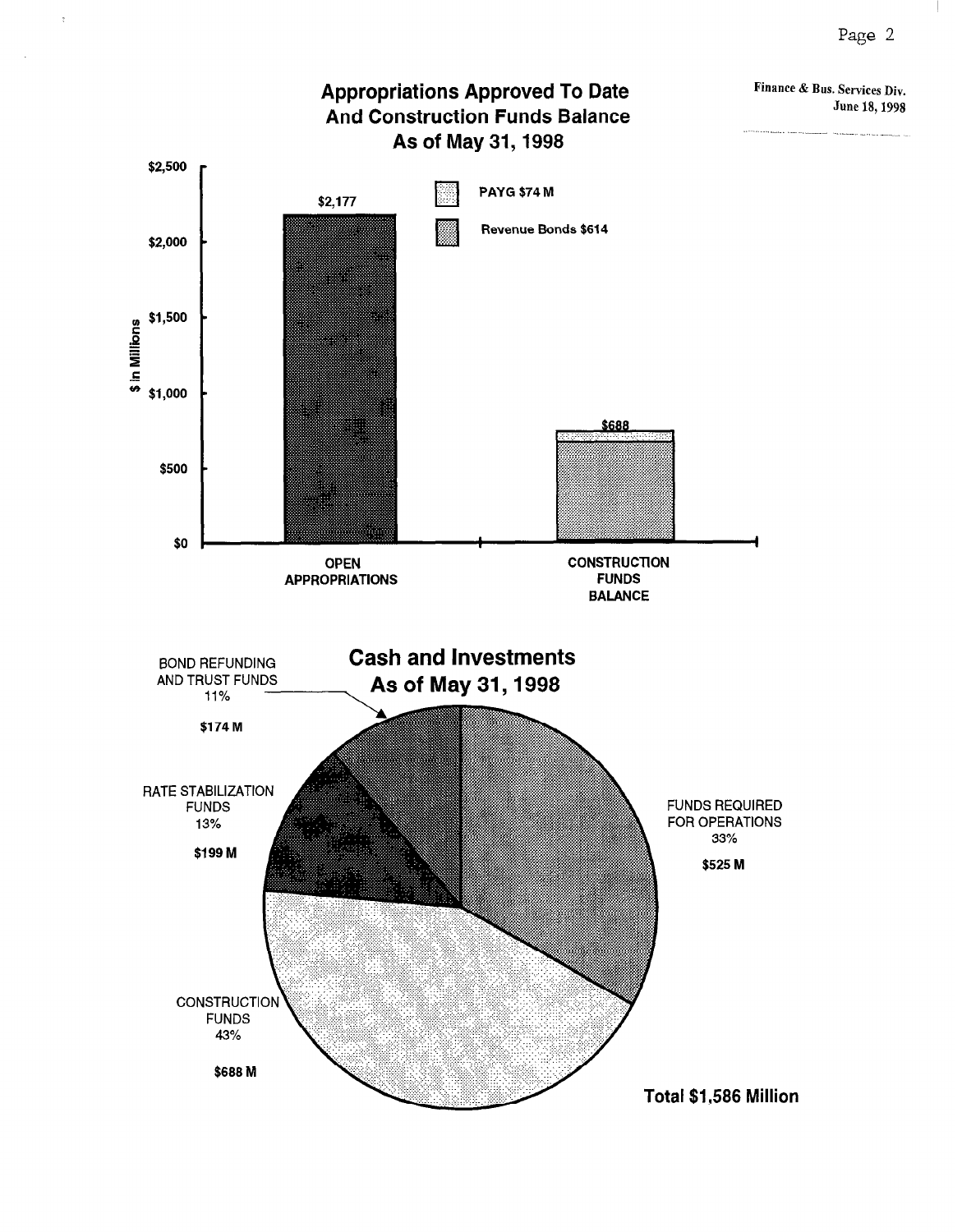#### **BUDGET VS. COST REPORT** Finance & Bus. Services Div. JULY 1, 1997 to MAY 31, 1998 CASH BASIS

( \$ in Thousands )

| FISCAL YEAR 1997-98                                                                                                                  |          | <b>ANNUAL</b><br><b>BUDGET</b>     |                | <b>BUDGET</b><br><b>THROUGH</b><br>May 1998 | <b>ACTUAL</b><br><b>THROUGH</b><br>May 1998 |                 | <b>VARIANCE</b><br><b>DOLLARS</b> | <b>PERCENT</b>         | (5)<br>X-REF. |
|--------------------------------------------------------------------------------------------------------------------------------------|----------|------------------------------------|----------------|---------------------------------------------|---------------------------------------------|-----------------|-----------------------------------|------------------------|---------------|
| SOURCES OF FUNDS                                                                                                                     |          |                                    |                |                                             |                                             |                 |                                   |                        |               |
| <b>RECEIPTS</b>                                                                                                                      |          |                                    |                |                                             |                                             |                 |                                   |                        |               |
| <b>WATER SALES</b>                                                                                                                   | \$       | 676,600 \$                         |                | 619,500 \$                                  | 588,018                                     | \$              | (31, 482)                         | -5.1%                  |               |
| <b>TAXES</b>                                                                                                                         |          | 84.272 \$                          |                | 83,596 \$                                   | 88,624                                      | \$              | 5,028                             | 6.0%                   |               |
| <b>READINESS-TO-SERVE CHARGES</b>                                                                                                    | \$       | 76,050 \$                          |                | 70,162 \$                                   | 70,629                                      | \$              | 467                               | 0.7%                   |               |
| <b>INTEREST ON INVESTMENTS</b>                                                                                                       |          | 44,277 \$                          |                | 40,802 \$                                   | 41,319                                      | \$              | 517                               | 1.3%                   |               |
| POWER RECOVERY AND MISCELLANEOUS                                                                                                     | s        | $15,684$ \$                        |                | 15,306 \$                                   | 13,545                                      | \$              | (1,761)                           | $-11.5%$               |               |
| BUSINESS DEVELOPMENT (1)                                                                                                             | \$.      | $3,545$ \$                         |                | 2,750 \$                                    | 1,227                                       | \$              | (1,523)                           | -55.4%                 |               |
| <b>TOTAL RECEIPTS</b>                                                                                                                | \$       | $900,428$ \$                       |                | 832.116 \$                                  | 803,362                                     | \$              | (28, 754)                         | -3.5%                  |               |
| USE OF STABILIZATION FUNDS (2)<br>USE OF PRIOR YEAR PAYG FUNDS<br>USE OF DEBT PROCEEDS FOR CONSTRUCTION (1)                          |          | 72,955<br>50,000 \$<br>496,834     | s              | 50,000 \$<br>453,184 \$                     | 25,000<br>370,326                           | \$<br>\$        | (25,000)<br>(82, 858)             | $-50.0%$<br>-18.3%     |               |
| <b>TOTAL SOURCES OF FUNDS</b>                                                                                                        | s        |                                    |                | 1,520,218 \$ 1,335,300 \$ 1,198,688         |                                             |                 | \$(136, 612)                      | $-10.2%$               |               |
| <b>USES OF FUNDS</b>                                                                                                                 |          |                                    |                |                                             |                                             |                 |                                   |                        |               |
| <b>EXPENDITURES</b>                                                                                                                  |          |                                    |                |                                             |                                             |                 |                                   |                        |               |
| STATE WATER CONTRACT                                                                                                                 | s        | 288,320 \$                         |                | 264 270 \$                                  | 266,024                                     | \$              | (1,754)                           | -0.7%                  |               |
| <b>WATER TRANSFERS \ OPTIONS</b>                                                                                                     | s        | 21,800 \$                          |                | $21,354$ \$                                 | 21,354                                      | s               |                                   | $\blacksquare$         |               |
| <b>COLORADO RIVER SUPPLIES</b>                                                                                                       | \$       | 28,691 \$                          |                | 26,663 \$                                   | 25,618                                      | \$              | 1,045                             | 3.9%                   |               |
| MWD CAPITAL CONSTRUCTION FINANCING PROGRAM<br><b>DEBT SERVICE</b><br>PAYG FUND CONSTRUCTION (1)<br>HEADQUARTERS BUILDING & OTHER (3) | \$       | 204,571 \$<br>140,000<br>54,437 \$ | - \$           | 187,466 \$<br>127,910 \$<br>49,901 \$       | 182,880<br>89.489<br>54,288                 | -\$<br>\$<br>\$ | 4,586<br>38,421<br>(4, 387)       | 2.4%<br>30.0%<br>-8.8% |               |
| MWD O&M and OPERATING EQUIPMENT                                                                                                      | s        | 223,616 \$                         |                | 207,168 \$                                  | 188,629                                     | \$              | 18,538                            | 8.9%                   |               |
| <b>BUSINESS DEVELOPMENT (1)</b>                                                                                                      |          | $3,255$ \$                         |                | $2,984$ \$                                  | 1.289                                       | \$              | 1,695                             | 56.8%                  |               |
| PERS UNFUNDED LIABILITY PAYMENT                                                                                                      |          | 32,000 \$                          |                | 32,000 \$                                   | $31,332$   \$                               |                 | 668                               | 2.1%                   |               |
| <b>LOCAL RESOURCES PROGRAM - NET</b>                                                                                                 | s        | $15,193$ \$                        |                | $13,927$ \$                                 | 11,608                                      | \$              | 2,319                             | 16.7%                  |               |
| <b>SUBTOTAL</b>                                                                                                                      | \$       | 1,011.883 \$                       |                | 933,642 \$                                  | 872.511                                     | \$              | 61,131                            |                        |               |
| DEBT-FINANCED CONSTRUCTION EXPENDITURES (1)                                                                                          | s.       | 496,834 \$                         |                | 453,184 \$                                  | 370,326                                     | \$              | 82,858                            | 18.3%                  |               |
| <b>TOTAL EXPENDITURES</b>                                                                                                            | s        |                                    |                | 1,508,717 \$ 1,386,826 \$ 1,242,837         |                                             |                 | \$143,989                         | 10.4%                  |               |
| <b>WATER TRANSFER DEPOSITS (4)</b><br>ADJUSTMENTS IN RESERVES (2)                                                                    | \$<br>\$ | 2,200<br>9,301                     |                |                                             |                                             |                 |                                   |                        |               |
| <b>TOTAL USE OF FUNDS</b>                                                                                                            | s        | $1,520,218$ \$                     |                | 1,386,826 \$ 1,242,837                      |                                             |                 | \$143,989                         | 10.4%                  |               |
| Net Sources / (Uses) of Funds                                                                                                        | \$       |                                    | 0 <sub>5</sub> | $(51,526)$ \$                               | $(44, 149)$ \$                              |                 | 7,377                             |                        |               |

Note: Trust Account Transactions are not reflected in this report. Minor differences are due to rounding.

 $(3)$  includes liscal year-end recrassification of business bevelopment revent

(3) Other includes cash activity in the General Fund for reimbursable projects.

(4) Deposit to the Water Transfer Fund during the fiscal year net of expenditures.

(5) Variance explanations will be provided at the end of the fiscal year.

Page 3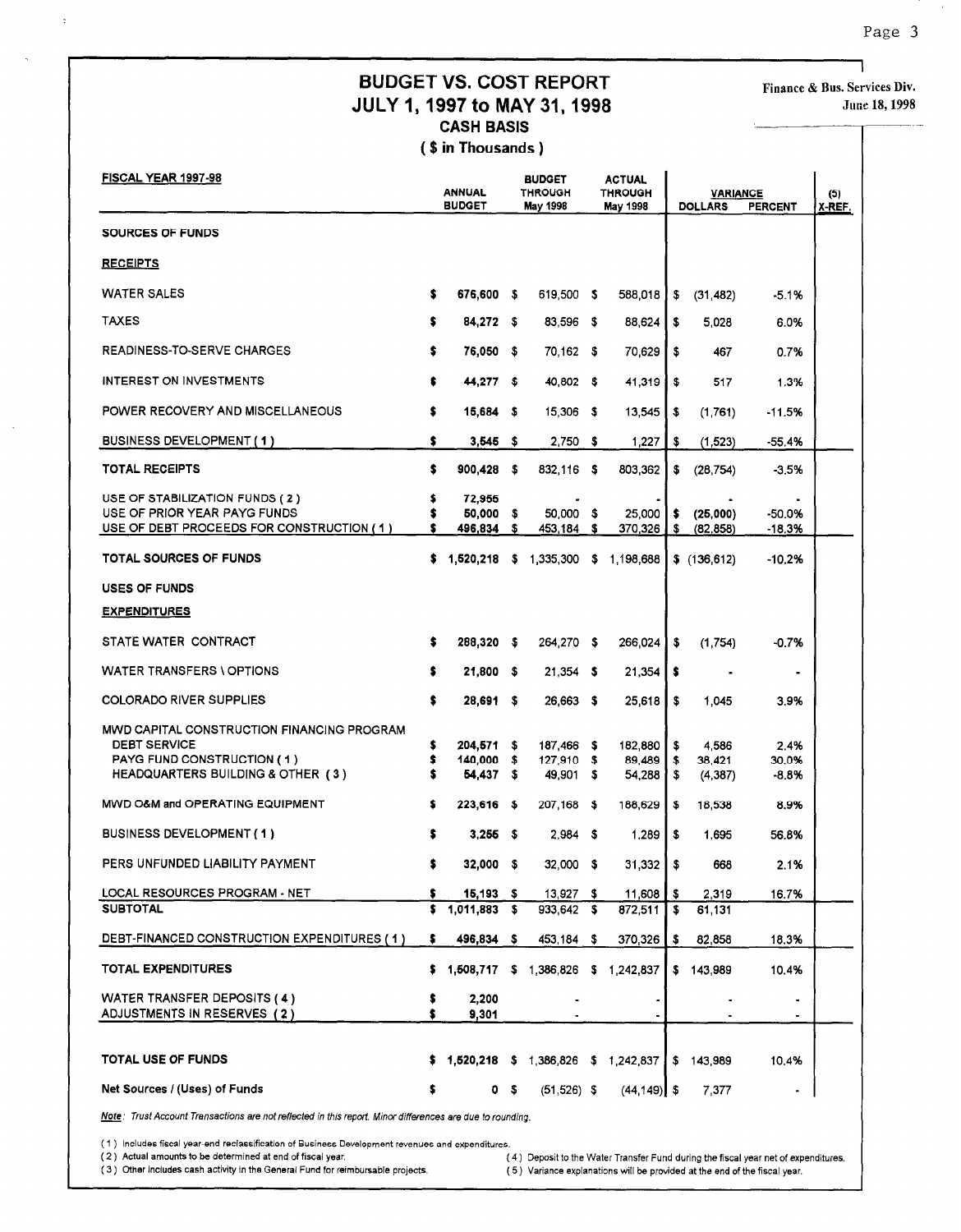$\rightarrow$ 

#### STATEMENT OF RECEIPTS, DISBURSEMENTS AND BALANCES JULY 1,1997 THROUGH MAY 31,199s ( \$ in Thousands)

|                                                                 | <b>TOTAL ALL FUNDS</b> | <b>OPERATING</b><br><b>FUNDS</b> | <b>STATE CONTRACT</b><br><b>FUNDS</b> | <b>DEBT</b><br><b>SERVICE</b><br><b>FUNDS</b> | RATE<br><b>STABILIZATION</b><br><b>FUNDS</b> | <b>PAY-AS-YOU</b><br><b>GO FUND</b> | <b>REVOLVING</b><br><b>CONSTRUCTION</b><br><b>FUNDS</b> | <b>REVENUE BOND</b><br><b>CONSTRUCTION</b><br><b>FUNDS</b> | <b>COMMERCIAL</b><br><b>PAPER NOTE</b><br><b>CONSTRUCTION</b> | <b>OTHER</b><br><b>FUNDS</b> |
|-----------------------------------------------------------------|------------------------|----------------------------------|---------------------------------------|-----------------------------------------------|----------------------------------------------|-------------------------------------|---------------------------------------------------------|------------------------------------------------------------|---------------------------------------------------------------|------------------------------|
| <b>CASH AND INVESTMENT</b><br><b>BALANCES - START OF PERIOD</b> | 1,197,542 \$<br>s      | 318,730 \$                       | 69,593                                | \$<br>126,161                                 | 200,000<br>- \$                              | 159,118 \$<br>- \$                  |                                                         | \$<br>146,535                                              | - \$                                                          | 177,405<br>\$                |
| <b>RECEIPTS</b>                                                 |                        |                                  |                                       |                                               |                                              |                                     |                                                         |                                                            |                                                               |                              |
| <b>Net Tax Collections</b>                                      | 88.624                 | $\circ$                          | 36,538                                | 52,087                                        | $\Omega$                                     | $^{\circ}$                          | $\mathbf 0$                                             | Ω                                                          | o                                                             |                              |
| <b>Water Sales</b>                                              | 604.168                | 604,168                          | 0                                     | 0                                             | $\Omega$                                     | 0                                   | $\Omega$                                                |                                                            | $\Omega$                                                      |                              |
| Readiness-To-Serve (WSC)                                        | 70,629                 | 70,629                           | $\Omega$                              | $\Omega$                                      | $\Omega$                                     | $\Omega$                            |                                                         |                                                            | $\Omega$                                                      |                              |
| <b>Power Recoveries</b>                                         | 10,367                 | 10,367                           | $\Omega$                              | $\Omega$                                      | $\Omega$                                     | $\Omega$                            |                                                         |                                                            | $\Omega$                                                      | $\Omega$                     |
| interest on investments<br><b>Debt Proceeds</b>                 | 68.041                 | 17,151<br>$^{\circ}$             | 2,212<br>0                            | 4,145                                         | 11,580<br>$^{\circ}$                         | 6,155<br>0                          | $\Omega$<br>0                                           | 9821<br>727,605                                            | 1,203<br>100,000                                              | 15,775<br>0                  |
| Reimbursements                                                  | 830,318<br>16,625      | 7,583                            | $\Omega$                              | 2.713<br>0                                    | $\Omega$                                     | 3,918                               | $\Omega$                                                | 5,029                                                      | 95                                                            | $\Omega$                     |
| <b>Other Collections</b>                                        | 3,260                  | 3,260                            | $\Omega$                              | $\Omega$                                      | $\Omega$                                     | $\mathbf 0$                         | $\Omega$                                                | $\Omega$                                                   | $\mathbf 0$                                                   | $\overline{0}$               |
|                                                                 |                        |                                  |                                       |                                               |                                              |                                     |                                                         |                                                            |                                                               |                              |
| <b>TOTAL RECEIPTS</b>                                           | 1,692,033              | 713,159                          | 38,750                                | 58.944                                        | 11,580                                       | 10,072                              | $\Omega$                                                | 742,455                                                    | 101,298                                                       | 15,775                       |
| <b>INTER-FUND TRANSACTIONS</b><br><b>Inter-Fund Transfers</b>   | 0                      | (209, 063)                       | 80,000                                | 149,244                                       | (12, 761)                                    | 0                                   | 0                                                       | 0                                                          | 0                                                             | (7, 420)                     |
| TOTAL INTER-FUND TRANSACTIONS                                   | 0                      | (209, 063)                       | 80,000                                | 149,244                                       | (12, 761)                                    | 0                                   | $\mathbf 0$                                             | $\Omega$                                                   | $\circ$                                                       | (7, 420)                     |
| <b>DISBURSEMENTS - NET</b>                                      |                        |                                  |                                       |                                               |                                              |                                     |                                                         |                                                            |                                                               |                              |
| <b>Operations &amp; Maintenance</b>                             | 213,476                | 213,476                          | $^{\circ}$                            | 0                                             | n                                            | $\Omega$                            | $\Omega$                                                | 0                                                          | $\Omega$                                                      |                              |
| <b>Operating Equipment</b>                                      | 6,108                  | 6,108                            | $\Omega$                              | o                                             | $\Omega$                                     | 0                                   | $\Omega$                                                | $\Omega$                                                   |                                                               |                              |
| <b>Operating Supplies Inventory</b>                             | 52                     | 52                               | $\Omega$                              | Ω                                             | $\Omega$                                     | Ω                                   |                                                         | O                                                          |                                                               |                              |
| <b>Undistributed Payroll (Net)</b>                              | 41,748                 | 41,748                           | $\Omega$                              | $\Omega$                                      | $\Omega$                                     | $\Omega$                            | n                                                       | $\Omega$                                                   | $\Omega$                                                      |                              |
| <b>Construction</b>                                             | 530,444                | 59,296                           | $\Omega$                              | n                                             | $\Omega$                                     | 94,552                              | $\Omega$                                                | 275,297                                                    | 101,298                                                       |                              |
| <b>DWR - Capital Payments</b>                                   | 144,343                | $\Omega$                         | 144,343                               | n                                             |                                              | -0                                  |                                                         | $\Omega$                                                   | $\Omega$                                                      |                              |
| DWR - Minimum O&M                                               | 96,493                 | 96,493                           | $^{\circ}$                            | c                                             |                                              | O                                   |                                                         | $\Omega$                                                   | $\Omega$                                                      | $\Omega$                     |
| Off Aqueduct Facilities                                         | 55,511                 | 27,729                           | 27,781                                | Ω                                             |                                              | n                                   |                                                         |                                                            |                                                               |                              |
| <b>CRA-Power</b>                                                | 18,323                 | 18,323                           | -0                                    | $\Omega$                                      |                                              | n                                   |                                                         |                                                            |                                                               |                              |
| <b>SWC - Variable Power</b><br><b>SWC - Credit</b>              | 5.823<br>(36, 146)     | 5,823<br>(15, 366)               | $\Omega$<br>(20, 780)                 |                                               | $\Omega$                                     | O<br>C                              |                                                         |                                                            |                                                               |                              |
| <b>DWR - Water Bank/Transfer/Options</b>                        | 21,354                 | 21,354                           | O                                     | ∩                                             |                                              | n                                   |                                                         |                                                            |                                                               |                              |
| To MWDOC - Allen-McColloch Ppl                                  | $\Omega$               | $\circ$                          | $\Omega$                              | $\Omega$                                      | $\Omega$                                     | $\Omega$                            | $\Omega$                                                | $\Omega$                                                   | $\Omega$                                                      |                              |
| Debt Service on MWD Bonds                                       | 190,694                | $\Omega$                         | $\Omega$                              | 182,880                                       | $\Omega$                                     | 0                                   | $\Omega$                                                | O                                                          | $\Omega$                                                      | 7,814                        |
| <b>Arbitrage Rebate Tax to IRS</b>                              | $\Omega$               | $\Omega$                         | $\Omega$                              | $\Omega$                                      | $\Omega$                                     | $\Omega$                            | $\Omega$                                                | $\Omega$                                                   | $\Omega$                                                      | $\Omega$                     |
| Net Book Gain/Loss on Investment                                | (78)                   | (20)                             | $\Omega$                              |                                               | (54)                                         | (2)                                 | $\Omega$                                                | $\Omega$                                                   | $\Omega$                                                      | (9)                          |
| <b>TOTAL DISBURSEMENTS</b>                                      | 1,288,145              | 475,018                          | 151,344                               | 182,887                                       | (54)                                         | 94,550                              | 0                                                       | 275,297                                                    | 101,298                                                       | 7,805                        |
| <b>TRANSFERS TO ESCROW BANK ACCOUNT</b>                         | $\Omega$               | $\Omega$                         | $\circ$                               | $\Omega$                                      | $\Omega$                                     | $\mathbf 0$                         | $\Omega$                                                | 0                                                          | $\Omega$                                                      |                              |
| TRUST ACCT TRANSACTIONS <net></net>                             | (15.510)               | (10, 841)                        | $\circ$                               | (747)                                         | $\mathbf 0$                                  | $\Omega$                            | $\Omega$                                                | $\Omega$                                                   | $\Omega$                                                      | (3,923)                      |
| <b>CASH AND INVESTMENT</b><br><b>BALANCES - END OF PERIOD</b>   | 1,585,920 \$<br>\$     | 336,967                          | -\$<br>36,999                         | 150,716<br>\$                                 | 198,873<br>- \$                              | -\$<br>74,640 \$                    |                                                         | 613,692 \$<br>\$                                           |                                                               | 174,033<br>\$                |

 $\sim$ 

Note: Due to rounding, detail and subtotals may not foot or crossfoot to subtotals and total.

Page  $\rightarrow$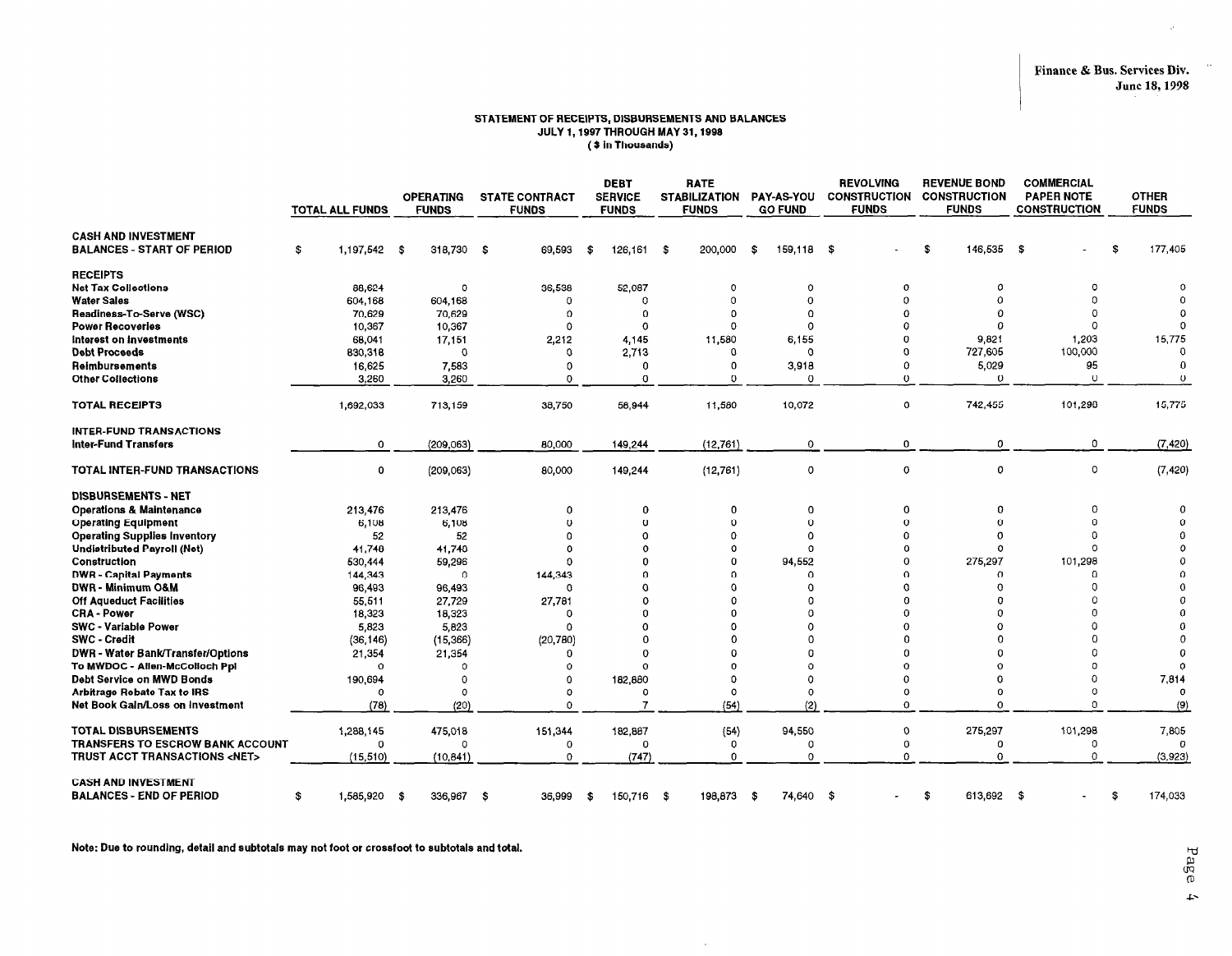$\gamma$ 

 $\frac{1}{2} \left( \frac{1}{2} \right) \left( \frac{1}{2} \right) \left( \frac{1}{2} \right) \left( \frac{1}{2} \right) \left( \frac{1}{2} \right) \left( \frac{1}{2} \right) \left( \frac{1}{2} \right) \left( \frac{1}{2} \right) \left( \frac{1}{2} \right) \left( \frac{1}{2} \right) \left( \frac{1}{2} \right) \left( \frac{1}{2} \right) \left( \frac{1}{2} \right) \left( \frac{1}{2} \right) \left( \frac{1}{2} \right) \left( \frac{1}{2} \right) \left( \frac$ 

| Finance & Bus. Services Div.<br>June 18, 1998                                        | <b>ASSETS</b><br>(\$ in Thousands) |
|--------------------------------------------------------------------------------------|------------------------------------|
|                                                                                      |                                    |
| <b>CASH AND INVESTMENTS</b><br>Operating, Construction and Other                     | \$1,435,403<br>138,238             |
| Held for Crossover Refunding Bonds<br><b>Held for Future Desalination Facilities</b> | 12,279                             |
| Total Cash and Investments                                                           | 1,585,920                          |
| ACCOUNTS RECEIVABLE                                                                  |                                    |
| <b>Tax Assessments</b>                                                               | (756)                              |
| Annexation Charges                                                                   | 17,229                             |
| <b>Water Sales</b>                                                                   | 68,110                             |
| Readiness-To-Serve (WSC)                                                             | 8,787                              |
| Power Recoveries                                                                     | 1,000                              |
| Interest Accrued on Investments                                                      | 32,144                             |
| Notes Receivable                                                                     | 406                                |
| Sundry                                                                               | (3, 438)                           |
| <b>Total Accounts Receivable</b>                                                     | 123,482                            |
| <b>INVENTORIES</b>                                                                   | 17,406                             |
| <b>OTHER ASSETS</b>                                                                  |                                    |
| Deferred Charges                                                                     | 209,890                            |
| Feasibility Studies, Reimbursables, etc.                                             | 7,118                              |
| Construction & Right of Way Deposits                                                 | 2,131                              |
| <b>Total Other Assets</b>                                                            | 219,139                            |
| PROPERTY, PLANT AND EQUIPMENT                                                        |                                    |
| Land, Easements & Right of Way                                                       | 433,846                            |
| <b>Completed Features</b>                                                            | 1,967,801                          |
| Work in Progress                                                                     | 2,319,674                          |
| Less: Allowance for Depreciation                                                     | (554, 687)                         |
| Total Comp. Features & WIP Net of Allow. for Depr.                                   | 3,732,787                          |
| Preoperating Costs - Capitalized                                                     | 44,595                             |
| Less: Portion Amortized                                                              | (20, 695)                          |
| <b>Total Preoperating Costs Net of Amortization</b>                                  | 23,900                             |
| Participation Rights - State Fac.                                                    | 2,896,860                          |
| Less: Portion Amortized                                                              | (1, 473, 047)                      |
| Total State Fac. Partic. Rts Net of Amort.                                           | 1,423,813                          |
| Participation Rights - Other Fac.                                                    | 181,391                            |
| Less: Portion Amortized                                                              | (13, 713)                          |
| Total Other Fac. Partic, Rts. Net of Amort.                                          | 167,678                            |
| Major Operating Equipment                                                            | 91,852                             |
| Less: Allowance for Depreciation                                                     | (69, 266)                          |
| Total Major Operating Equipment Net of Depr.                                         | 22,586                             |

TOTAL ASSETS **\$ 7,750,558** 

Note: Due to rounding, detail and subtotals may not foot or crossfoot to subtotals and total.

a la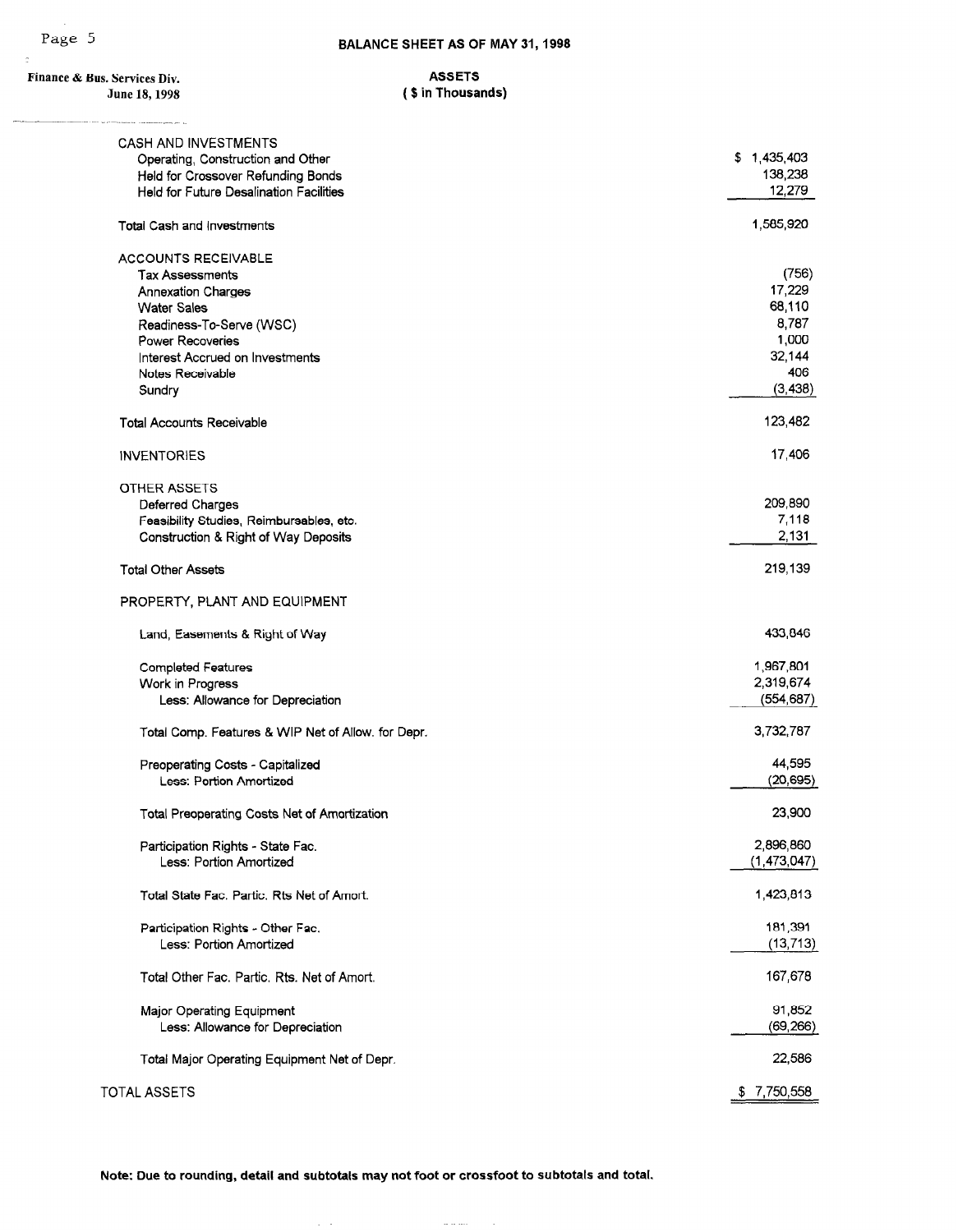ander de

### $($  \$ in Thousands $)$  June 18, 1998

 $\mathcal{A}$ 

 $\hat{\mathcal{L}}$ 

| Matured Bonds & Coupon not<br>Presented for Payments<br>1,368<br>Bond Int. Accrued but not Due<br>65,199<br>Accrued Prem. on Called Bonds<br>(65)<br><b>Total Bonds</b><br>66,501<br>Participation Rights - State Facilities<br>98,965<br>State Variable and Minimum OMP&R<br>91,587<br>19,894<br>Services, Material, etc.<br>24,255<br><b>Compensated Absences</b><br><b>Trust Funds</b><br>18,703<br>2,506<br><b>Customer Deposits</b><br>622,411<br>Total Accounts Payable & Accrued Expense<br><b>DEFERRED INCOME</b><br>Deferred Readiness-To-Serve (WSC)<br>6,337<br>Deferred Water Sales<br>858 |
|--------------------------------------------------------------------------------------------------------------------------------------------------------------------------------------------------------------------------------------------------------------------------------------------------------------------------------------------------------------------------------------------------------------------------------------------------------------------------------------------------------------------------------------------------------------------------------------------------------|
|                                                                                                                                                                                                                                                                                                                                                                                                                                                                                                                                                                                                        |
|                                                                                                                                                                                                                                                                                                                                                                                                                                                                                                                                                                                                        |
|                                                                                                                                                                                                                                                                                                                                                                                                                                                                                                                                                                                                        |
|                                                                                                                                                                                                                                                                                                                                                                                                                                                                                                                                                                                                        |
|                                                                                                                                                                                                                                                                                                                                                                                                                                                                                                                                                                                                        |
|                                                                                                                                                                                                                                                                                                                                                                                                                                                                                                                                                                                                        |
|                                                                                                                                                                                                                                                                                                                                                                                                                                                                                                                                                                                                        |
|                                                                                                                                                                                                                                                                                                                                                                                                                                                                                                                                                                                                        |
|                                                                                                                                                                                                                                                                                                                                                                                                                                                                                                                                                                                                        |
|                                                                                                                                                                                                                                                                                                                                                                                                                                                                                                                                                                                                        |
|                                                                                                                                                                                                                                                                                                                                                                                                                                                                                                                                                                                                        |
|                                                                                                                                                                                                                                                                                                                                                                                                                                                                                                                                                                                                        |
|                                                                                                                                                                                                                                                                                                                                                                                                                                                                                                                                                                                                        |
|                                                                                                                                                                                                                                                                                                                                                                                                                                                                                                                                                                                                        |
|                                                                                                                                                                                                                                                                                                                                                                                                                                                                                                                                                                                                        |
| 6,775<br>Deferred Tax Levies - Current Year                                                                                                                                                                                                                                                                                                                                                                                                                                                                                                                                                            |
| 12,608<br>PERS Employer's Credits                                                                                                                                                                                                                                                                                                                                                                                                                                                                                                                                                                      |
| Deferred Interest<br>0                                                                                                                                                                                                                                                                                                                                                                                                                                                                                                                                                                                 |
| Deferred Water Bank Sales<br>0                                                                                                                                                                                                                                                                                                                                                                                                                                                                                                                                                                         |
| <b>Total Deferred Income</b><br>26,579                                                                                                                                                                                                                                                                                                                                                                                                                                                                                                                                                                 |
| LONG TERM OBLIGATIONS                                                                                                                                                                                                                                                                                                                                                                                                                                                                                                                                                                                  |
| Bonds & Notes Payable:                                                                                                                                                                                                                                                                                                                                                                                                                                                                                                                                                                                 |
| 1966/69 G.O. Bonds<br>384,070                                                                                                                                                                                                                                                                                                                                                                                                                                                                                                                                                                          |
| * G.O. Refunding Bonds<br>168,582                                                                                                                                                                                                                                                                                                                                                                                                                                                                                                                                                                      |
| Revenue Bonds<br>1,845,280                                                                                                                                                                                                                                                                                                                                                                                                                                                                                                                                                                             |
| * Revenue Refunding Bonds<br>583,312                                                                                                                                                                                                                                                                                                                                                                                                                                                                                                                                                                   |
| <b>Crossover Refunding Bonds</b><br>138,085                                                                                                                                                                                                                                                                                                                                                                                                                                                                                                                                                            |
| Total Bonds & Notes Payable<br>3,119,329                                                                                                                                                                                                                                                                                                                                                                                                                                                                                                                                                               |
| Other Long Term Obligations:                                                                                                                                                                                                                                                                                                                                                                                                                                                                                                                                                                           |
| Due to MWDOC - Allen-McColloch Pipeline<br>31,826                                                                                                                                                                                                                                                                                                                                                                                                                                                                                                                                                      |
| Unamortized Bond Premium<br>2,140                                                                                                                                                                                                                                                                                                                                                                                                                                                                                                                                                                      |
| <b>Unamortized Bond Discount</b><br>(59, 545)                                                                                                                                                                                                                                                                                                                                                                                                                                                                                                                                                          |
| 35,933<br>Employees' Deferred Compensation Payable                                                                                                                                                                                                                                                                                                                                                                                                                                                                                                                                                     |
| Obligation for Off-Aqueduct Power Facilities<br>126,387                                                                                                                                                                                                                                                                                                                                                                                                                                                                                                                                                |
| Interest to Be Rebated to IRS<br>737                                                                                                                                                                                                                                                                                                                                                                                                                                                                                                                                                                   |
| Obligation for Iron Mountain Landfill Closure<br>1,945                                                                                                                                                                                                                                                                                                                                                                                                                                                                                                                                                 |
| Total Other Long Term Obligations<br>139,422                                                                                                                                                                                                                                                                                                                                                                                                                                                                                                                                                           |
| <b>EQUITY</b>                                                                                                                                                                                                                                                                                                                                                                                                                                                                                                                                                                                          |
| Contributions<br>36,950                                                                                                                                                                                                                                                                                                                                                                                                                                                                                                                                                                                |
| <b>Annexation Commitments</b><br>375,154                                                                                                                                                                                                                                                                                                                                                                                                                                                                                                                                                               |
| Other Retained Earnings<br>3,217,455                                                                                                                                                                                                                                                                                                                                                                                                                                                                                                                                                                   |
| <b>Estimated Income</b><br>213,258                                                                                                                                                                                                                                                                                                                                                                                                                                                                                                                                                                     |
| <b>Total Equity</b><br>3,842,817                                                                                                                                                                                                                                                                                                                                                                                                                                                                                                                                                                       |
| TOTAL LIABILITIES AND EQUITY<br>\$7,750,558                                                                                                                                                                                                                                                                                                                                                                                                                                                                                                                                                            |

\* Net of Deferred Loss on Early Retirement of Debt. \$ 2,453 & \$ 19,373 respectively.

Note: Due to rounding, detail and subtotals may not foot or crossfoot to subtotals and total.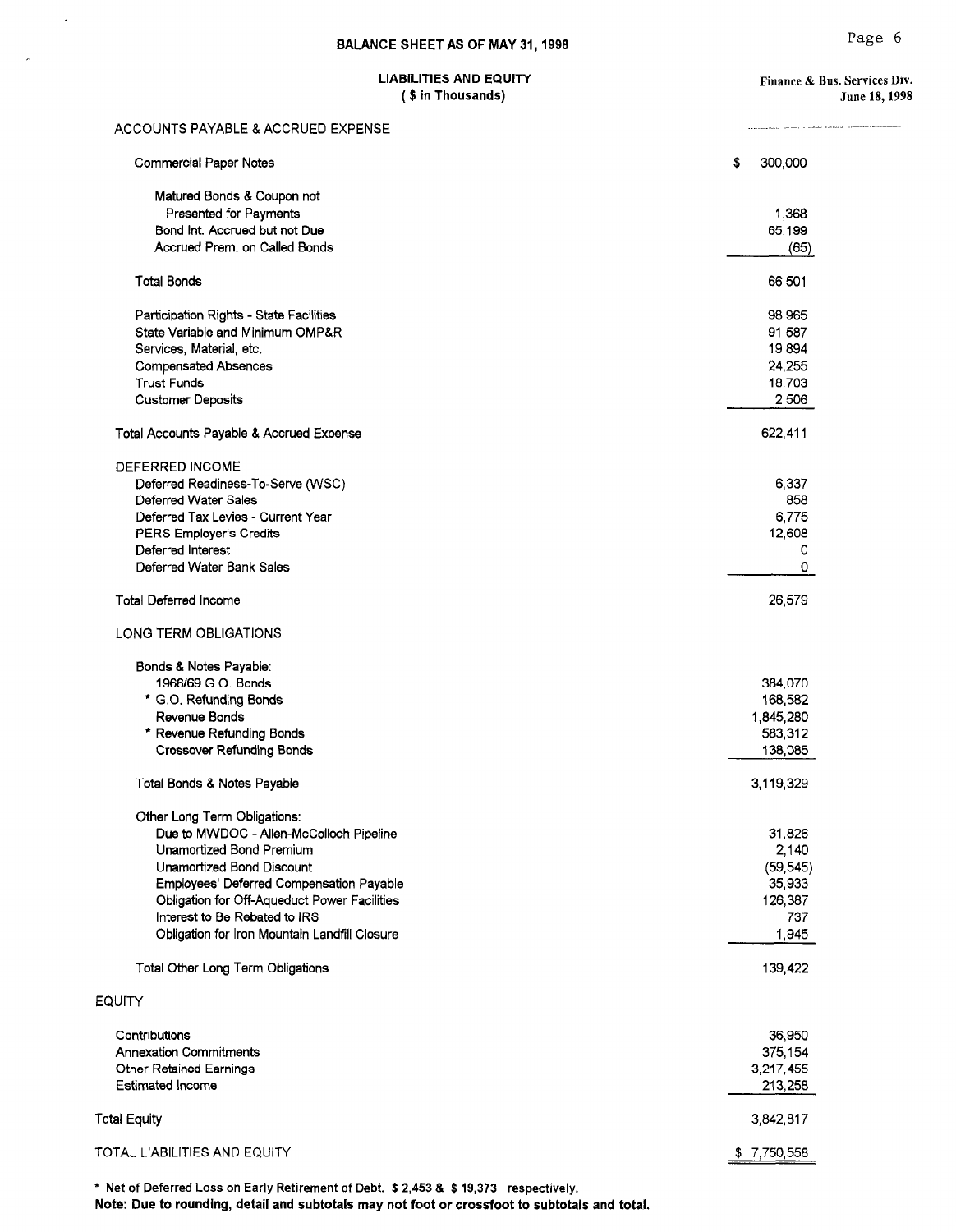#### STATEMENT OF OPERATIONS

Finance & Bus. Services Div. June 18,199s

.<br>A cristian or automobilizació francese ampli la com

#### FISCAL YEAR THROUGH MAY 31,1998 ( \$, Acre Feet and kWh in Thousands)

| <b>GROSS OPERATING INCOME</b> |  |
|-------------------------------|--|
|                               |  |

 $\bar{z}$ 

 $\bar{\mathcal{A}}$ 

| <b>Water Sales:</b>                                     | Acre Feet                    |                |               |
|---------------------------------------------------------|------------------------------|----------------|---------------|
| Treated                                                 | 965                          | \$398,146      |               |
| Untreated                                               | 424                          | 130,266        |               |
| <b>Reclaimed Water</b>                                  | 49                           | 12,371         |               |
|                                                         | 1,438                        | 540,783        |               |
| Readiness-To-Serve (WSC)                                |                              | 69,713         |               |
| <b>Connection Maintenance Charge</b>                    |                              | 2,690          |               |
| Power Recoveries                                        | 222,592 kWh<br>$\mathcal{Y}$ | 9,614          |               |
| <b>Business Development</b>                             |                              | 111            | \$<br>622,910 |
|                                                         |                              |                |               |
| OPERATION AND MAINTENANCE                               |                              |                |               |
| Operations                                              |                              | 187,027        |               |
| <b>Power and Water Costs</b>                            |                              | 180,318        |               |
|                                                         |                              |                |               |
| <b>Business Development</b>                             |                              | 161            | 367,507       |
|                                                         |                              |                |               |
| Operating Income before Amort. & Depr.                  |                              |                | 255,403       |
|                                                         |                              |                |               |
| Amort. of Participation Rights                          |                              | 68,473         |               |
| Depreciation, Plant                                     |                              | 40,413         | 108,886       |
|                                                         |                              |                |               |
| Operating Income                                        |                              |                | 146,518       |
|                                                         |                              |                |               |
| <b>OTHER INCOME</b>                                     |                              |                |               |
| Net Tax Revenues                                        |                              | 73,364         |               |
| Interest Earned on Investments                          |                              | 75,039         |               |
| <b>Current Interest Levies - Annexation Commitments</b> |                              | 1,058          |               |
| <b>Property Rentals</b>                                 |                              | 565            |               |
| Gain on Land Sales                                      |                              | 7              |               |
| Earnings on Escrow Accounts                             |                              |                |               |
|                                                         |                              |                |               |
| <b>Sundry Revenues</b>                                  |                              | 419            | 150,453       |
|                                                         |                              |                |               |
| <b>INTEREST AND OTHER EXPENSE</b>                       |                              |                |               |
| <b>Bond Interest Expense</b>                            |                              | 87,895         |               |
| Adjustment for OAPF obligation                          |                              | 11,818.00      |               |
| Arbitrage Rebate Tax                                    |                              |                |               |
| <b>Sundry Expense</b>                                   |                              | $\overline{2}$ | 99,715        |
|                                                         |                              |                |               |
| Income before Annex Inc. & Prior Years' Adjust          |                              |                | 197,255       |
|                                                         |                              |                |               |
| <b>ANNEXATION INCOME</b>                                |                              |                |               |
| Levies for Uncapitalized Annexation - Principal         |                              | 3              |               |
| New Annexations - Principal                             |                              | 264            | 267           |
|                                                         |                              |                |               |
| ADJUSTMENTS OF PRIOR YEARS' POWER AND WATER COSTS       |                              |                | 15,736        |
| MEMBER AGENCY DISTRIBUTIONS                             |                              |                |               |
|                                                         |                              |                |               |
| <b>NET INCOME</b>                                       |                              |                | 213,258<br>S  |
|                                                         |                              |                |               |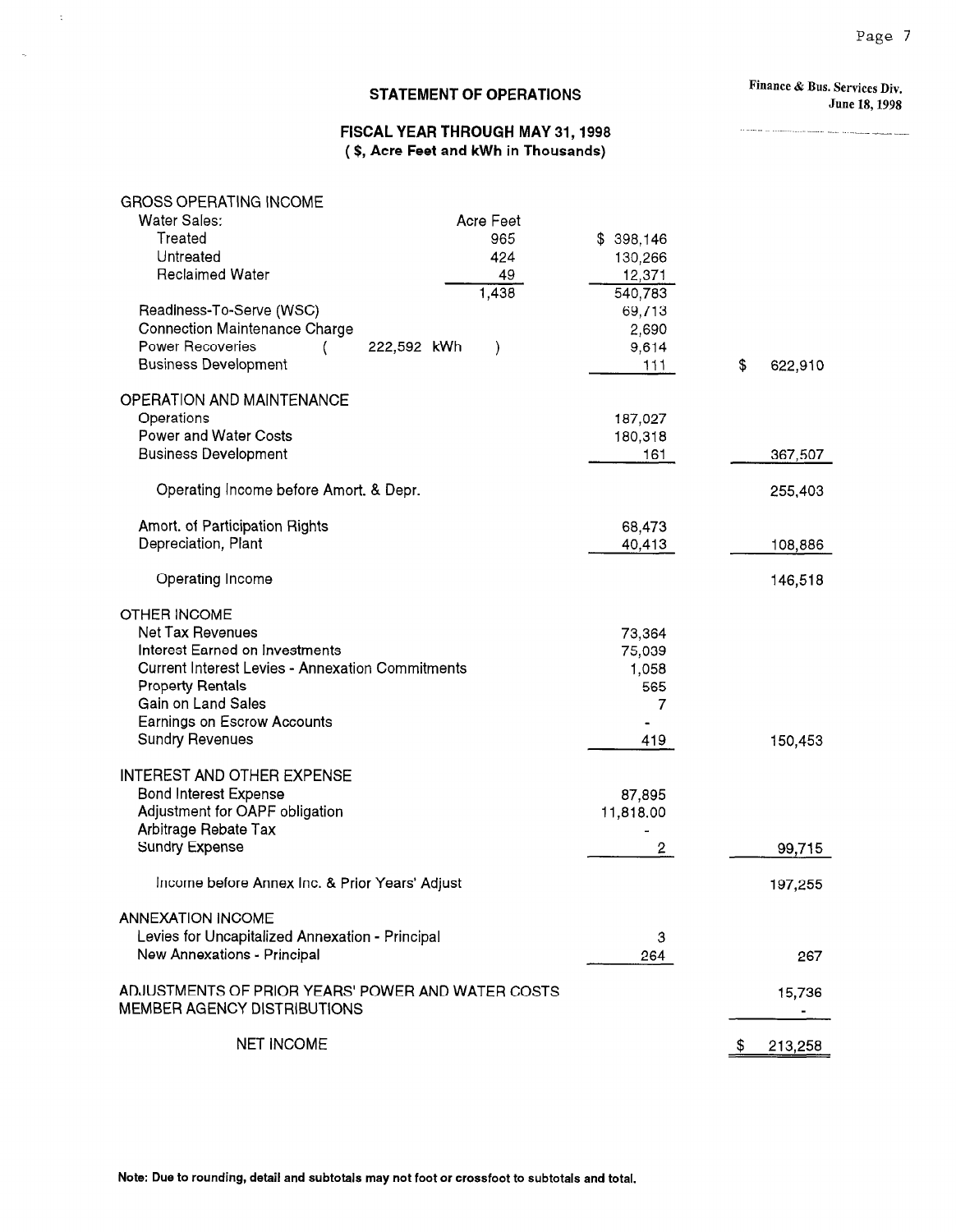#### STATEMENT OF OPERATIONS

à.

 $\bar{\bar{\alpha}}$ 

Finance & Bus. Services Div. June 18,199s

#### FISCAL YEAR THROUGH MAY 31,1997 ( \$, Acre Feet and kWh in Thousands)

| <b>GROSS OPERATING INCOME</b>                     |                         |           |               |
|---------------------------------------------------|-------------------------|-----------|---------------|
| Water Sales:                                      | Acre Feet               |           |               |
| Treated                                           | 1,145                   | \$466,466 |               |
| Untreated                                         | 419                     | 130,514   |               |
| <b>Reclaimed Water</b>                            | 54                      | 12,387    |               |
|                                                   | 1,618                   | 609,367   |               |
| Readiness-To-Serve (WSC)                          |                         | 58,439    |               |
| <b>Connection Maintenance Charge</b>              |                         | 2,606     |               |
| <b>Power Recoveries</b>                           | $(303,543 \text{ kWh})$ | 12,428    | \$<br>682,840 |
| OPERATION AND MAINTENANCE                         |                         |           |               |
| Operations                                        |                         | 194,806   |               |
| Power and Water Costs                             |                         | 157,280   | 352,085       |
|                                                   |                         |           |               |
| Operating Income before Amort. & Depr.            |                         |           | 330,755       |
| Amort. of Participation Rights                    |                         | 62,819    |               |
| Depreciation, Plant                               |                         | 29,129    | 91,949        |
|                                                   |                         |           |               |
| Operating Income                                  |                         |           | 238,806       |
| <b>OTHER INCOME</b>                               |                         |           |               |
| Net Tax Revenues                                  |                         | 71,234    |               |
| Interest Earned on Investments                    |                         | 64,842    |               |
| Current Interest Levies - Annexation Commitments  |                         | 1,195     |               |
| <b>Property Rentals</b>                           |                         | 462       |               |
| Gain on Land Sales                                |                         | 8,395     |               |
| <b>Earnings on Escrow Accounts</b>                |                         |           |               |
| <b>Sundry Revenues</b>                            |                         | 384       | 146,511       |
|                                                   |                         |           |               |
| <b>INTEREST AND OTHER EXPENSE</b>                 |                         |           |               |
| <b>Bond Interest Expense</b>                      |                         | 59,890    |               |
| Adjustment for OAPF obligation                    |                         |           |               |
| Arbitrage Rebate Tax                              |                         |           |               |
| <b>Sundry Expense</b>                             |                         | 1,642     | 61,532        |
| Income before Annex Inc. & Prior Years' Adjust    |                         |           | 323,784       |
| <b>ANNEXATION INCOME</b>                          |                         |           |               |
| Levies for Uncapitalized Annexation - Principal   |                         | 2         |               |
| New Annexations - Principal                       |                         | 1,445     | 1,448         |
| ADJUSTMENTS OF PRIOR YEARS' POWER AND WATER COSTS |                         |           | 8,572         |
| MEMBER AGENCY DISTRIBUTIONS                       |                         |           | (70,000)      |
|                                                   |                         |           |               |
| <b>NET INCOME</b>                                 |                         |           | 263,804<br>S. |

Note: Due to rounding, detail and subtotals may not foot or crossfoot to subtotals and total.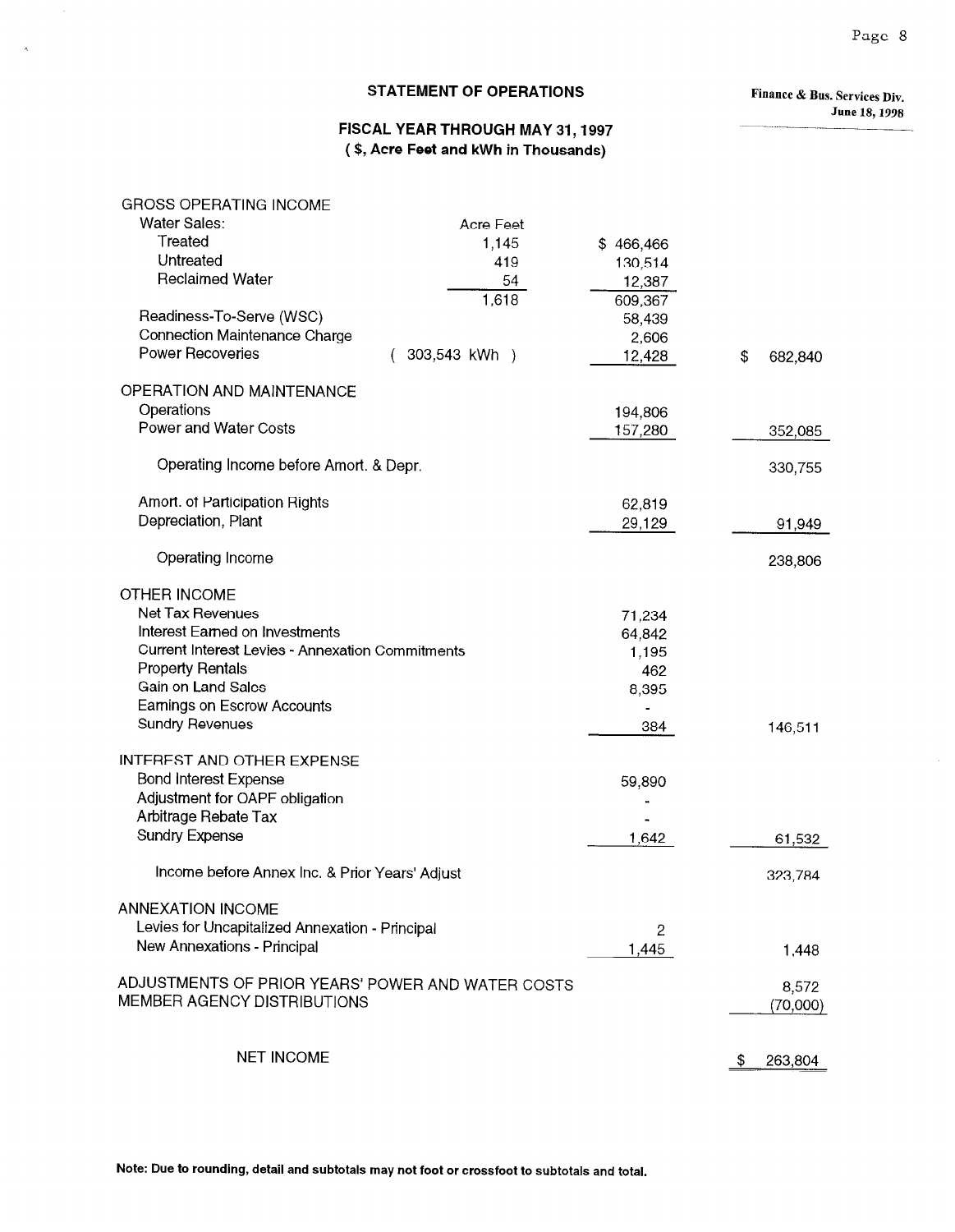THE METROPOLITAN WATER DISTRICT OF SOUTHERN CALIFORNIA For the state of the 18, 1998

# PROJECTED AND ACTUAL CONSTRUCTION COSTS

(BASED ON FINAL 1997 - 1998 BUDGET FORECAST)

MAY 1998

| 33 | PROJECTED COSTS THROUGH 2010 ESCALATED AT 5%: TOTAL PROGRAM                                | \$3,906.6        |
|----|--------------------------------------------------------------------------------------------|------------------|
| ▓  | <b>EXPENDITURES TO DATE (F/Y 1997-98)</b><br>APPROPRIATIONS APPROVED TO DATE (F/Y 1997-98) | 517.0<br>1.377.3 |



FISCAL YEAR ENDING JUNE 30,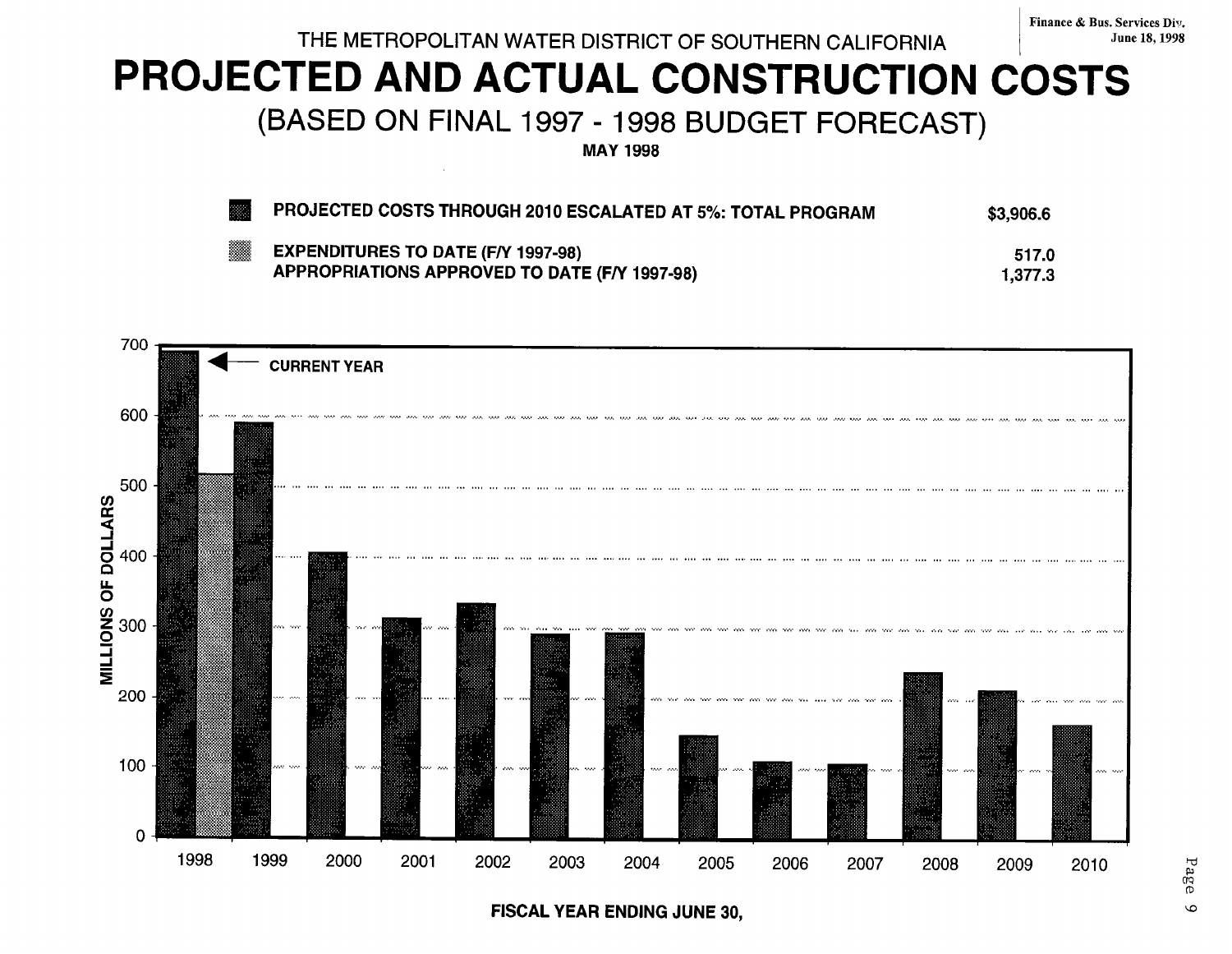### THE METROPOLITAN WATER DISTRICT OF SOUTHERN CALIFORNIA PROJECTED FIXED SWC CHARGES THROUGH 2035



- 
- 
- 
- 
- 



Page  $\overline{0}$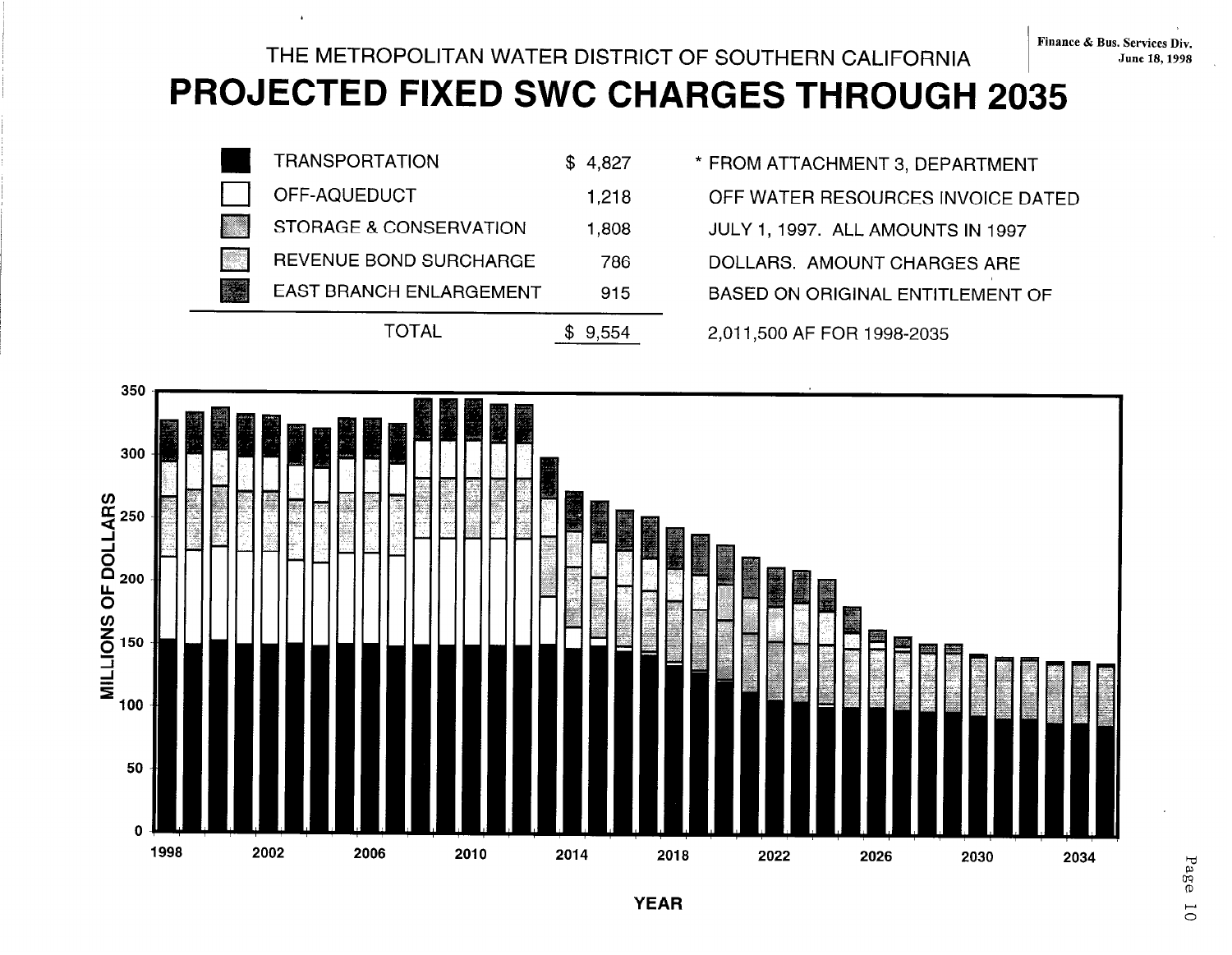## THE METROPOLITAN WATER DISTRICT OF SOUTHERN CALIFORNIA HISTORICAL CONSTRUCTION EXPENDITURES

from 7-l-66 through 6-30-97





FISCAL YEAR ENDING JUNE 30,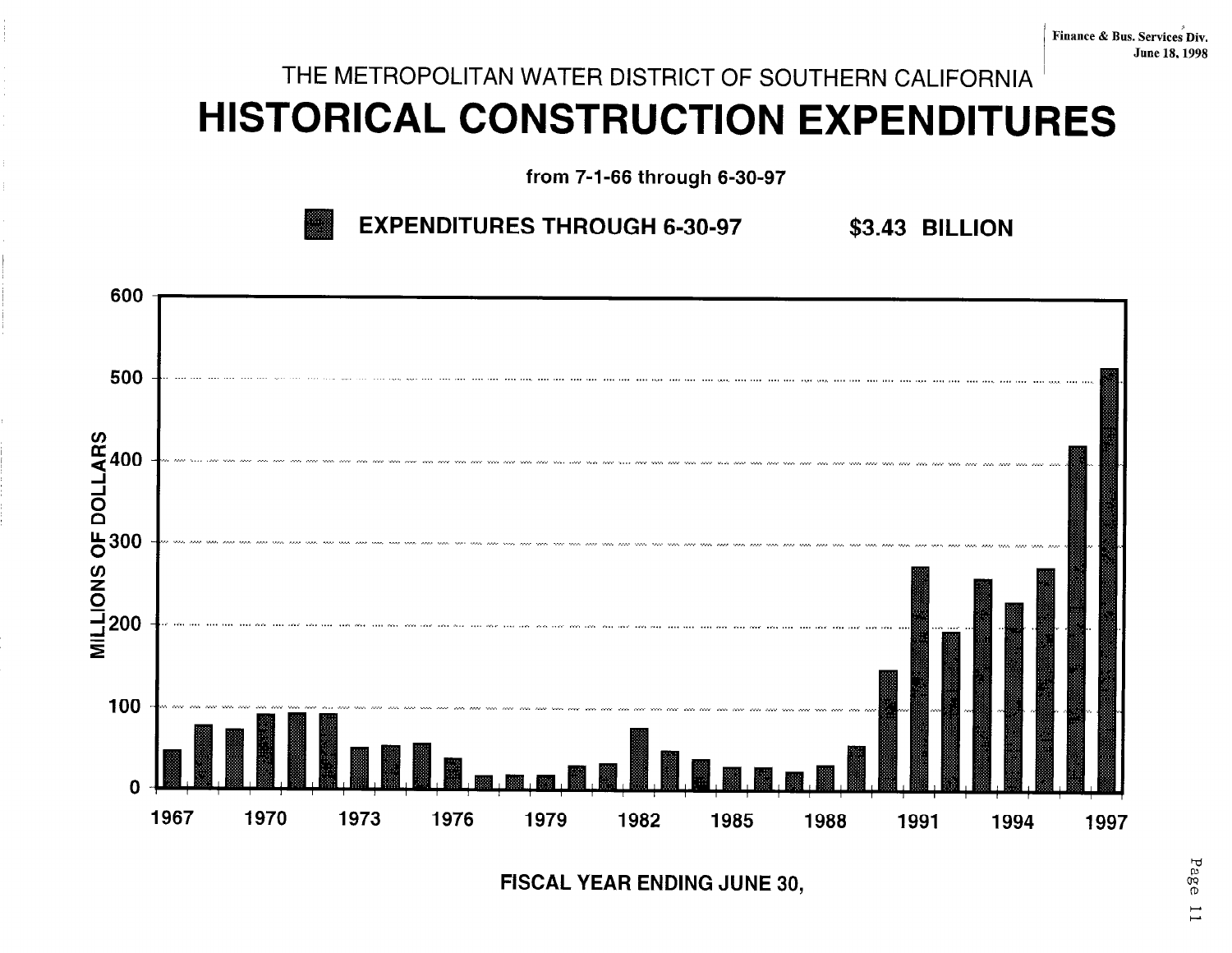

| Date:    | June 11, 1998                                                                                    |
|----------|--------------------------------------------------------------------------------------------------|
| To:      | <b>Board of Directors</b>                                                                        |
| From:    | N. Gregory Taylor, General Counsel                                                               |
| Subject: | Review as to Eligibility of Securities Invested in by the<br>Treasurer for the Month of May 1998 |

Pursuant to Sections 2741(a) and 5101(b)(5) of the Administrative Code, this office has examined the Treasurer's Monthly Report to the Board for the month of May 1998 covering the investment of securities for that period. The reported forms of investment are within the eligible group of securities authorized by Section 5101(b)(2) of the Administrative Code, and as of the end of the month are within the percentage constraints specified in that section.

N. Gregory Taylor

SBB:mg L ا <mark>ب</mark>

cc: J. R. Wodraska L. H. Becker D. I. Furukawa R. N. Marumoto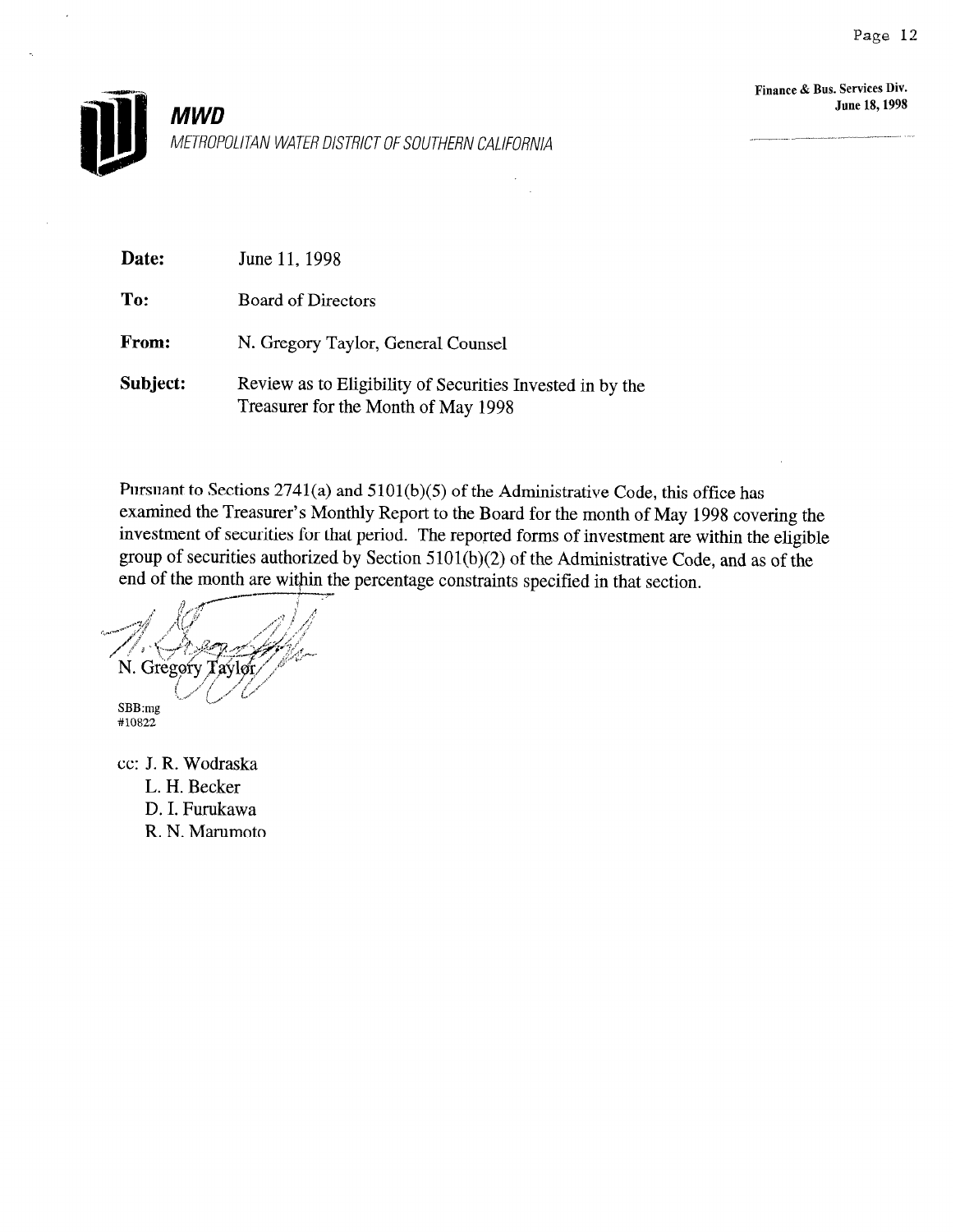Finance & Bus. Services Div. dune 18,199S



| Date:    | <b>June 4, 1998</b>                          |
|----------|----------------------------------------------|
| To:      | John R. Wodraska, General Manager            |
| From:    | Roger N. Marumoto, Treasurer                 |
| Subject: | <b>Treasurer's Monthly Report - May 1998</b> |

This letter transmits a summary report of investments and cash balances and yield comparisons for the end of the current month. A detail report of investments is filed each month with the Executive Secretary. These reports are required by Section 5 114 of the MWD Administrative Code. All of the investments comply with Chapter 5 101 of the MWD Administrative Code and the Investment Policy dated June 10, 1997.

#### Interest Earnings

| Portfolio<br>Yield<br>5.98%      | 1 Year<br>Treasury Bill<br>5.41%    | Month<br>\$7,353,000             | Fiscal Year<br>to Date<br>\$70,181,000 | Weighted Average<br>Days to Maturity<br>438 |  |
|----------------------------------|-------------------------------------|----------------------------------|----------------------------------------|---------------------------------------------|--|
|                                  |                                     |                                  |                                        | Excess of                                   |  |
|                                  |                                     | Book Value                       | Market Value                           | Market Over Cost                            |  |
| <b>Operating Funds</b>           |                                     | 345,087,000<br>\$.               |                                        |                                             |  |
| <b>State Water Contract Fund</b> |                                     | 36,984,000                       |                                        |                                             |  |
| Debt Service Funds               |                                     | 150,643,000                      |                                        |                                             |  |
|                                  | Rate Stabilization Funds            | 198,872,000                      |                                        |                                             |  |
| Total                            |                                     | 731,586,000<br>\$.               | 734,303,000<br>S.                      |                                             |  |
|                                  | <b>Construction and Trust Funds</b> | \$724,025,000<br>\$1,455,611,000 | \$729,699,000<br>\$1,464,001,000       | \$<br>8,390,000                             |  |
|                                  |                                     |                                  |                                        |                                             |  |

Page 1 Marciano

Roger N. Marumoto

**RNM** 

 $\sim$ 

Enclosures

p:\finance\treasurer\report\mnthrpt0498.doc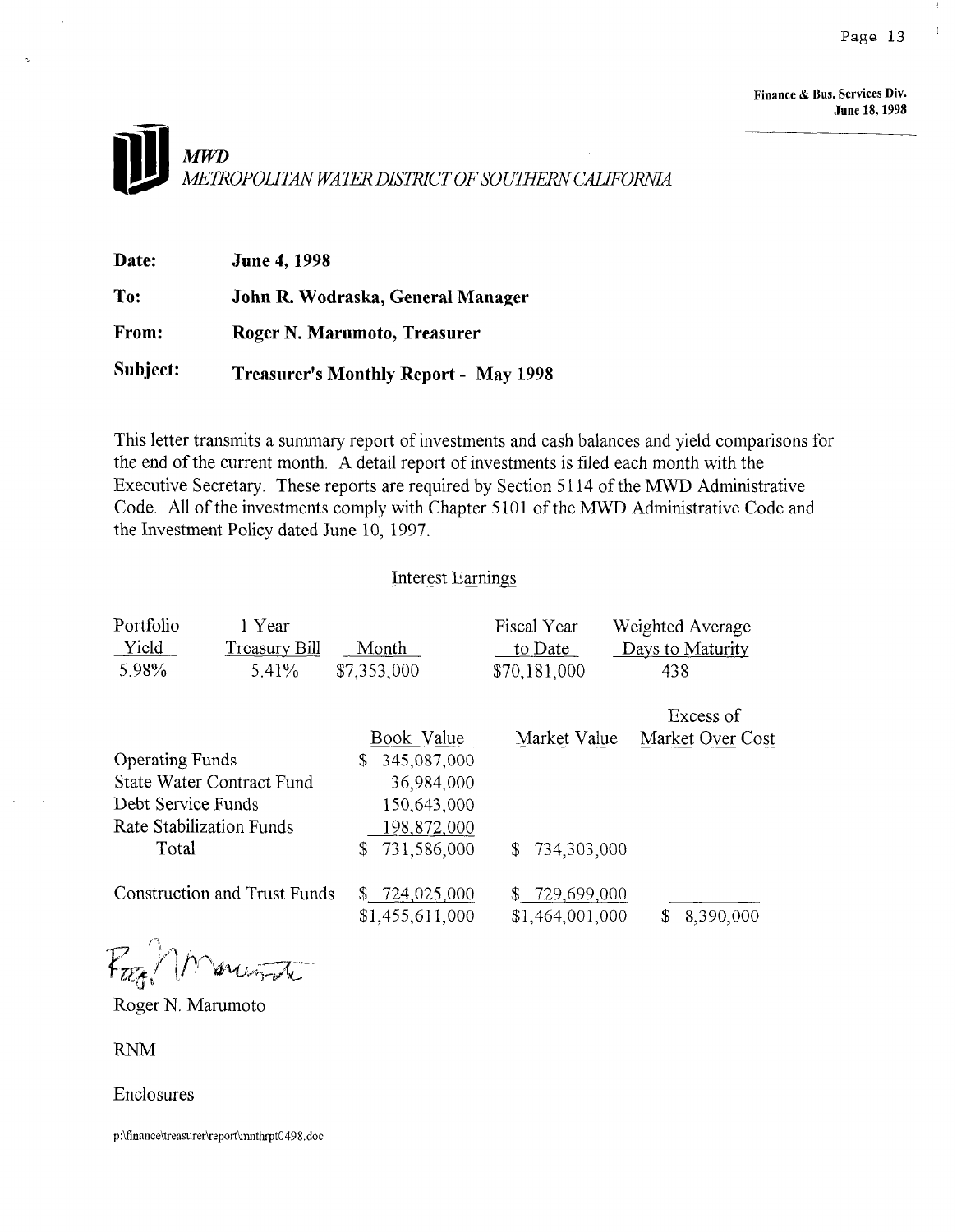#### THE METROPOLITAN WATER DISTRICT OF SOUTHERN CALIFORNIA

Finance & Bus. Services Div.

June 18,199s

 $(B)$ 

#### Summary Report of Investment Activity & Status of Cash for the Month Ending May 31, 1998 (Shown at Book Value and \$ in Thousands)

|                                                |                |                  |              |                   |                | % of Portfolio |           |
|------------------------------------------------|----------------|------------------|--------------|-------------------|----------------|----------------|-----------|
| <b>SECURITIES:</b>                             | <b>BALANCE</b> | <b>PURCHASES</b> | <b>SALES</b> | <b>MATURITIES</b> | <b>BALANCE</b> |                | ACT. CODE |
| U. S. TREASURY                                 | \$151,077      | \$0              |              | \$3,464           | \$147,613      | 10.1           | 100       |
| U.S. GUARANTEES-GNMA'S                         | \$9,535        |                  |              | \$220             | \$9,315        | 0.6            | 100       |
| FEDERAL AGENCIES                               | \$132,052      | \$11,381         |              | \$17,150          | \$126,283      | 8.7            | 50        |
| REPURCHASE AGREEMENTS                          | \$0            | \$230,000        |              | \$230,000         | \$0            | 0.0            | 50        |
| <b>BANKERS' ACCEPTANCES</b>                    | \$54,917       | \$31,230         |              | \$17,243          | \$68,904       | 4.7            | 40        |
| <b>COMMERCIAL PAPER</b>                        | \$358,187      | \$1,921,423      |              | \$1,898,138       | \$381,472      | 26.3           | 30        |
| <b>NEGOTIABLE CERTIFICATES</b><br>OF DEPOSIT   | \$427,774      |                  |              | \$39,992          | \$387,782      | 26.7           | 30        |
| TIME DEPOSITS                                  | \$1,799        |                  |              |                   | \$1,799        | 0.1            |           |
| <b>SHARES OF BENEFICIAL</b><br><b>INTEREST</b> | \$0            |                  |              |                   |                | 0.0            | 15        |
| LOCAL AGENCY INVESTMENT<br>FUND - CALIFORNIA   | \$20,000       |                  |              |                   | \$20,000       | 1.4            |           |
| <b>MEDIUM TERM NOTES</b>                       | \$269,441      | \$2,532          |              | \$9,423           | \$262,550      | 18.0           | 20        |
| ASSET-BACKED SECURITIES                        | \$50,180       | \$1,240          |              | \$2,993           | \$48,427       | 3.3            | 10        |
| <b>MUNICIPAL BONDS</b>                         | \$1,466        |                  |              |                   | \$1,466        | 0.1            |           |
| <b>SUBTOTAL</b>                                | \$1,476,428    | \$2,197,806      | \$0          | \$2,218,623       | \$1,455,611    | 100.0          |           |
|                                                |                |                  |              |                   |                |                |           |
| CASH:                                          |                |                  |              |                   |                |                |           |
| DEMAND ACCOUNTS                                | \$595          | \$144            |              |                   | \$739          |                |           |
| PETTY CASH                                     | \$10           |                  |              |                   | \$10           |                |           |
| LESS OVERNIGHT INVEST.                         | (\$3,700)      | (\$4,978)        |              |                   | (\$8,678)      |                |           |
| <b>SUBTOTAL</b>                                | (\$3,095)      | ( \$4,834]       | \$0          | \$0               | (\$7,929)      |                |           |
| <b>TOTAL</b>                                   | \$1,473,333    | \$2,192,972      | \$0          | \$2,218,623       | \$1,447,682    |                |           |

A) Petty Cash, \$10,000

 $\bar{\zeta}$ 

 $\tilde{\mathcal{D}}$ 

B) Includes investment of outstanding checks.

Note: Sales and Purchases may contain internal transfers.

Note: Excludes \$138,238,000 in cash and securities held in escrow for the District's crossover refunding bonds.